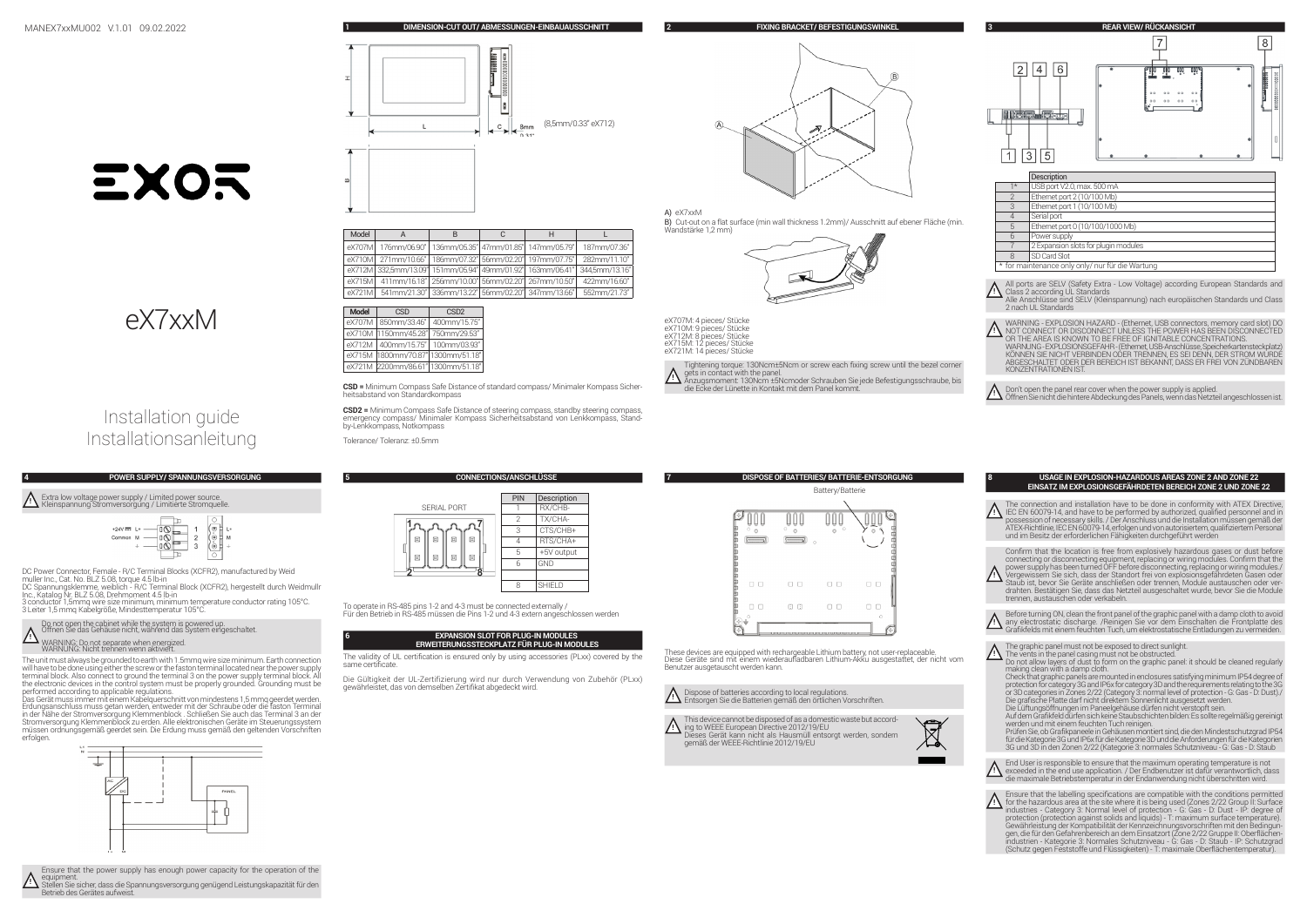ATEX markings, apllied to the Models / ATEX-Kennzeichnung, aplied der Modelle eX707M, eX710M, eX712M, eX715M, eX721M

DEMKO 17 ATEX 1871X<br>II 3G Ex ec IIC T5...T4 Gc 0°C≤Tamb≤+50°C or -20°C≤Tamb≤+60°C<br>II 3D Ex tc IIIC T95°C Dc T Amb: 0°C - +50°C or -20°C - +60°C

Type examination certificate number: / Baumusterprüfbescheinigung Nummer: DEMKO 17 ATEX 1871X

?● DO NOT DISCONNECT WHILE CIRCUIT IS LIVE<br><u>\*◆</u> TRENNEN SIE DAS GERÄT NICHT VON DER SPANNUNGSQUELLE WÄHREND DAS<br>● GERÄT IN BETRIEB IST

IECEx markings, apllied to the Models / IECEx-Kennzeichnung, aplied der Modelle eX707M, eX710M, eX712M, eX715M, eX721M

IECEx: IECEx ULD 17.0019X Ex ec IIC T5...T4 Gc 0°C≤Tamb≤+50°C or -20°C≤Tamb≤+60°C Ex tc IIIC T95°C Dc

Type examination certificate number/Baumusterprüfbescheinigung Nummer IECEx ULD 17.0019X

The products have been designed for use in an industrial environment in compliance with the 2014/30/EU directive Diese Produkte wurden für die industrielle Nutzung hergestellt. Ihr Betrieb erfüllt die folgenden Bestimmungen 2014/30/EU

Software available in these products is based on OpenSource. Visit oss.exorint.net for more

details. Die in diesen Produkten verfügbare Software basiert auf OpenSource. Besuchen Sie oss. exorint.net für weitere Details.

The products have been designed in compliance with

Die Produkte wurden konform den geltenden Normen und Standards erstellt: EN 61000-6-4<br>EN 61000-6-2<br>EN 61000-4-4

| FN 61000-6-2 | FN 61000-4-4  |
|--------------|---------------|
| FN 60945     | FN 61000-4-5  |
| FN 60079-0   | FN 61000-4-6  |
| FN 60079-7   | FN 61000-4-8  |
| FN 60079-31  | FN 61000-4-11 |
| FN 61000-4-2 | EN 61000-4-29 |
|              |               |

Equipment group II, category 3 intended for use in potentially explosive atmospheres zones 2/22, G:gas and D:dust. / Gerätegruppe II, Kategorie 3 für den Einsatz in explosionsgefährdeten Zonen 2/22, Gas und Staub.

The product may be identified through a plate attached to the rear cover. You will have to know the type of unit you are using for correct usage of the information contained in the guide. An example of this plate is shown in the figure below: Das Produkt kann durch eine an der hinteren Abdeckung angebrachte Platte

Type examination certificate number/ Baumusterprüfbescheinigung Nummer DEMKO 17 ATEX 1871

**12 PRODUCT IDENTIFICATION**

The installation of these devices into the residential, commercial and light-industrial envi- ronments is allowed only in the case that special measures are taken in order to get the conformity to IEC-61000-6.3.<br>Conformity to IEC-61000-6.3.<br>Dia Installation dieser Geraeta in Wohn- und Geschaftrauemen sowie in leicht gewerblich

Die Installation dieser Geraete in Wohn- und Geschaftrauemen sowie in leicht gewerblich genutzten Gebaueden ist nur in den Faellen erlaubt, in denen die Messwerte konform der Norm IEC61000-6-3 eingehalten werden.

**WARNING** - Power, input and output (I/O) wiring must be in accordance with Class I, Division 2 wiring methods, Article 501.10 (B) of the National Electrical Code, NFPA 70 for installation in the U.S., or as specified in Section 18-1/2 of Canadian Electrical Code for installations within<br>Canada and in accordance with the authority having jurisdictions.<br>A. WARNING - EXPLOSION HAZARD - SUBSTITUTION OF ANY COMPONE

- 
- B. **WARNING**  EXPLOSION HAZARD WHEN IN HAZARDOUS LOCATIONS, TURN OFF POWER BEFORE REPLACING OR WIRING MODULES, and C. **WARNING** - EXPLOSION HAZARD – DO NOT DISCONNECT EQUIPMENT WHILE
- **THE CIRCUIT IS LIVE OR UNLESS THE AREA IS KNOW TO BE FREE OF IGNITABLE**<br>THE CIRCUIT IS LIVE OR UNLESS THE AREA IS KNOW TO BE FREE OF IGNITABLE CONCENTRATIONS. D. SUITABLE FOR USE IN CLASS I, DIVISION 2, GROUPS A, B, C AND D HAZARDOUS
- LOCATIONS, OR NONHAZARDOUS LOCATIONS ONLY. E. **WARNING**  EXPLOSION HAZARD DO NOT CHANGE BATTERY UNLESS THE AREA
- IS KNOWN TO BE FREE OF IGNITABLE CONCENTRATIONS F. This equipment, except for the front panel display, is an open-type device and is required to be installed in an enclosure suitable for the environment such that the internal part
	- of the equipment is only accessible with the use of a tool.

**AVERTISSEMENT** - Le câblage de l'alimentation, des entrées et des sorties doit être en accord avec la méthode de câblage Classe I, Division 2, Article 501.10 (B) de la National Electrical Code; NFPA /0 pour les Etats-Unis, ou comme spécifié dans la section 18-1J2 de la Canadian Electrical<br>Code pour les installations au Canada et en accord avec les autorités qui ont la juridiction.<br>A. AVERTISSEMENT - RI

- 
- POSANTS PEUT DIMINUER LA COMPATIBILITÉ À LA CLASSE I, DIVISION 2. B. **AVERTISSEMENT** RISQUES D'EXPLOSIONS LORSQU'EN ZONE EXPLOSIVE, COUPER L'ALIMENTATION AVANT DE REMPLACER OU BRANCHER LES MODULES.
- C. **AVERTISSEMENT** RISQUES D'EXPLOSIONS NE PAS DÉCONNECTER LES ÉQUIPE-MENTS ALORS QUE LE CIRCUIT EST SOUS TENSION OU SI LA ZONE EST CONNU
- POUR ETRE DEPOURVUE DE CONCENTRATIONS INFLAMMABLES.<br>D. DAUGEREUSE DANS LA CLASSE I, DIVISION 2, GROUPES A, B, C ET D ZONES<br>DANGEREUSES, OU ENVIRONNEMY SON DANGEREUX SEULEMENT.<br>DA**VERTISSEMENT** RISQUE D'EXPLOŞION NE PAS
- SAUF SI LA ZONE EST CONNUE POUR ETRE DEPOURVUE DE CONCENTRATIONS<br>INFLAMMABLES
- F. Cet équipement, à l'exception de l'afficheur de la face avant, est un appareil de type ouvert et doit être installé dans une enceinte adaptée à l'environnement de sorte que la partie interne de l'équipement ne soit accessible qu'à l'aide d'un outil.

# **9 STANDARDS AND APPROVALS**

IECEx: IECEX: IECEX: IECEX: IECEX: IECEX: IECEX: IECEX: IECEX: IECEX: IECEX: IECEX: IECEX: IECEX: IECEX: IECEX: IECEX: IECEX: IECEX: IECEX: IECEX: IECEX: IECEX: IECEX: IECEX: IECEX: IECEX: IECEX: IECEX: IECEX: IECEX: IECEX IEC 60079-0<br>IEC 60079-0 Exec IIC T5...T4 Gc 0°C≤Tamb≤+50°C or -20°C≤Tamb≤+60°C<br>IEC 60079-7 IEC 60079-7 Ex tc IIIC T95°C Dc

ATEX<br>EN EQUIZO DE LA CONTRA DEMIKO 17 ATEX 1871X EN 60079-0<br>EN IEC 60079-7 + A1 ISD Ex ec IIC T5...T4 Gc 0°C≤Tamb≤+50°C or -20°C≤Tamb≤+60°C EN IEC 60079-7 + A1 II 3D Ex tc IIIC T95°C Dc CENELEC EN 60070-31

# **10 SPECIAL INSTRUCTION FOR USE SPEZIELLE ANWEISUNG FÜR DEN GEBRAUCH**

• For EPL Gc, - the equipment shall only be used in an area of at least pollution degree 2, as defined in IEC/ EN 60664-1.

- the equipment shall be installed through an end-equipment enclosure that provides a minimum ingress protection of IP54 in accordance with IEC/EN 60079-0, suitable for applicable Gas Group, Temperature Classification and Ambient temperature range; and

- transient protection shall be provided that is set at a level not exceeding 140% of the peak rated voltage value at the supply terminals to the equipment. • For EPL Dc, the equipment shall be installed through an end-eqipment enclosure that provides a

minimum ingress protection of IP6X in accordance with IEC/EN 60079-0, suitable for applicable<br>Dust Group, Temperature Classification and Ambient temperature range. • Care shall be taken not to allow layers of dust to form on the graphic panel in a way that might

cause the accumulation of static charges. • eX700 series have only been evaluated for low risk of mechanical impact.

• Für EPL Gc

- Das Gerät darf nur in einem Bereich mit mindestens Verschmutzungsgrad 2 gemäß IEC/

EN 60664-1 verwendet werden.<br>- Das Gerät muss durch ein Endgerätegehäuse installiert werden, das einen Mindesteintrittss-<br>lassifizierung und den Umgebungsternperaturbereich geeignet ist. und<br>lassifizierung und den Umgebung

Spitzen-nennspannungswerts an den Versorgungsklemmen des Geräts nicht überschreitet. • Für EPL Dc muss das Gerät durch ein Endgerätegehäuse installiert werden, das einen Mindestein-trittsschutz von IP6X gemäß IEC / EN 60079-0 bietet und für die jeweilige Staubgruppe, Temperatur-klassifizierung und den Umgebungstemperaturbereich geeignet ist.<br>• Es ist darauf zu achten, dass sich keine Staubschichten auf dem Grafikfeld bilden, die zu

statischen Aufladungen führen können. • Die eX700-Serie wurde nur auf geringes Risiko mechanischer Stöße untersucht.

The relation between maximum ambient temperature and the assigned temperature class is as follow: / Der Zusammenhang zwischen maximaler Umgebungstemperatur und der zugeordneten Temperaturklasse ist wie folgt:

| <b>Maximum Ambient</b><br><b>Temperature Range</b> | <b>Temperature Class</b> |
|----------------------------------------------------|--------------------------|
| $-20^{\circ}$ C up to $60^{\circ}$ C               |                          |
| 0°C up to 50°C                                     | ъ,                       |

**15 INSTALLATION PROCEDURE/ INSTALLATIONSVERFAHREN** 

Ambient temperature range: the ambient temperature range is –20°C≤Tamb≤+60°C. The ambient temperature range is limited to 0°C≤Tamb≤+50°C when installed with plug-in<br>module, model PLIO03 with Part Number PLIO03xxxxY with Y≤2. Umgebungstemperaturbereich: Der Umgebungstemperaturbereich beträgt –20 °C ≤ Tamb

 $≤ +60 °C$ Der Umgebungstemperaturbereich ist auf 0 °C ≤ Tamb ≤ +50 °C begrenzt, wenn das Plug-in-Modul, Modell PLIO03 mit der Teilenummer PLIO03xxxxY mit Y≤2, installiert wird.

# **11 TECHNICAL DATA / TECHNISCHE DATEN**

|                        | All models / Alle Modelle                   |
|------------------------|---------------------------------------------|
| Display/Backlight      | TFT Color / LED                             |
| Colors                 | 16M                                         |
| Dimmina                | yes                                         |
| SD card slot           | yes                                         |
| <b>Serial Port</b>     | RS-232,RS-485, RS-422 Software configurable |
| Ethernet port          | 2 10/100Mb.<br>110/100/1000Mb               |
| USB port               | 2 Host interface version 2.0<br>max. 500mA  |
| <b>Expansion slot</b>  | 2 Optional Plugin                           |
| Battery                | rechargeable                                |
| <b>Real Time Clock</b> | yes                                         |
| Voltage                | 24Vdc                                       |

|                      | eX707M        | eX710M            | eX712M           |  |  |
|----------------------|---------------|-------------------|------------------|--|--|
| Resolution           | 800X480       | 1280X800          | 1920X720         |  |  |
| Diagonal (inches)    | 7" widescreen | 10.1"widescreen   | 12.3" widescreen |  |  |
| User memory flash    | 4GB           | 4GB               | 8GB              |  |  |
| Recipe memory        | 1GB           | 1GB               | 2GB              |  |  |
| Current rating 24VDC | 0.7A          | 1.00A             | 1.10A            |  |  |
| Weight               | $1.3$ Kg      | 1.7 <sub>Kq</sub> | 1.8 Kg           |  |  |

|                      | eX715M           | eX721M          |
|----------------------|------------------|-----------------|
| Resolution           | 1366X768         | 1920X1080       |
| Diagonal (inches)    | 15.6" widescreen | 21.5"widescreen |
| User memory flash    | 8GB              | 8GB             |
| Recipe memory        | 2GB              | 2GB             |
| Current rating 24VDC | 1.2A             | 1.7A            |
| Weight               | 4.1 Kg           | 6.1 Kg          |
|                      |                  |                 |



IEC 60079-31

|               | Application<br>Anwendung | Max Modules<br>Max Module | <b>Bus Extension connector</b><br>Bus-Erweiterungsstecker |
|---------------|--------------------------|---------------------------|-----------------------------------------------------------|
| PLCM01        | CAN                      |                           |                                                           |
| PLCM01-NE     | CAN                      |                           |                                                           |
| PI CM05       | CODESYS License          |                           |                                                           |
| PI CM09X      | 3G Modem                 |                           |                                                           |
| <b>PLIO03</b> | Multifunction I/O        |                           |                                                           |

PLCM01 / PLCM01-NE Operating temperature -20°C to 60°C PLCM05 Operating temperature -20°C to 60°C<br>PLCM09X Operating temperature -20°C to 60°C Operating temperature -20°C to 60°C PLIO03\* with part number PLIO03xxxxY where:

- Y≤2 is operating temperature range 0°C≤Tamb≤+50°C with Operating Temperature Code T5 (vertical installation), 12-30VDC - Y>2 is operating temperature range –20°C≤Tamb≤+60°C with Operating Temperature Code T4 (vertical installation), 12-30VDC



PLCM and PLIO03 electrical ratings:

- PLCM01: For electrical rating refers to the host eX700 models.<br>- PLCM06: For electrical rating refers to the host eX700 models and PLI003 ratings<br>- PLCM09X: 2xDigital Inputs voltage 12÷30 Vdc, 3mA; 2xDigital Outputs volt

Reproduction of the contents of this copyrighted document, in whole or part, without written permission of Exor International S.p.A., is prohibited. Dieses Dokument ist urheberrechtlich geschützt. Das vervielfältigen in Auszügen oder im Ganzen darf nicht ohne die schriftliche Zustimmung von Exor International S. p. A. vorgenommen werden.

# *User Manual available on/ Benutzerhandbuch verfügbar auf www.exorint.com*

MANEX7xxMU002 V.1.01 09.02.2022

© 2020-2022 Exor International S.p.A Exor International S.p.A. - San Giovanni Lupatoto VR, Italy www.exorint.com

# identifiziert werden. Sie müssen den Gerätetyp kennen, den Sie für die korrekte Verwendung der in diesem Handbuch enthaltenen Informationen verwenden. Ein Beispiel für diese Platte ist in der folgenden Abbildung dargestellt:



II 3D Ex tc IIIC T95°C Dc

product model name eX707M product part number EX707<br>vear/week of production 2116 year/week of production serial number  $\frac{\text{AA00011FT000000561}}{120408404002000}$ version id of the product manufacturer address and read instruction warning Exor International S.p.A. Via Monte Fiorino 9 IT-37057 San Giovanni Lupatoto (VR)

ATEX Marking **DEMKO 17 ATEX 1871X** 

eX700M

- IECEx Marking IECEx: IECEx: ULD 17.0019X
	- Ex ec IIC T5...T4 Gc 0°C≤Tamb≤+50°C or -20°C≤Tamb≤+60°C Ex tc IIIC T95°C Dc

II 3G Ex ec IIC T5...T4 Gc 0°C≤Tamb≤+50°C or -20°C≤Tamb≤+60°C

Note: It is not possible to stack two modules that are using the same type of interface. Hinweis: Es ist nicht möglich, zwei Module zu stapeln, die den gleichen Schnittstellentyp verwenden. **14 PRODUCT IDENTIFICATION/ PRODUKT IDENTIFIKATION**

verwendet



AA0000225000000561AA<br>050100A00000000 Via Monte Fiorino 9 IT-37057 San Giovanni Lupatoto (VR)

The panels have several optional plugin module, multiple modules configurations are possible. Die Panels haben mehrere optionale Plugin-Module, mehrere Modulkonfigurationen sind möglich.

Slot#2 and Slot#4 are available only if plugin module has the "bus extension connector"./ Slot#2 und Slot#4 sind nur verfügbar, wenn das Plugin-Modul den "Bus Extension Connector" besitzt.

**13 OPTIONAL PLUGIN MODULE/ OPTIONALES PLUGIN-MODUL**

Each slot carries two communication channels:/ Jeder Steckplatz verfügt über zwei Kommunikationskanäle: 1 serial interface<br>1 CAN interface<br>1 2G/3G interface

Note: the PLCM01 label is used as an example for PLCM01, PLCM05, PLCM09X, PLIO03 Hinweis: Das Etikett PLCM01 wird als Beispiel für PLCM01, PLCM05, PLCM09X, PLIO03



product model name<br>product part number PLCM01LIQP1 product part number year/week of production 1816<br>serial number 4400 version id of the product manufacturer address and read Exor International S.p.A. instruction warning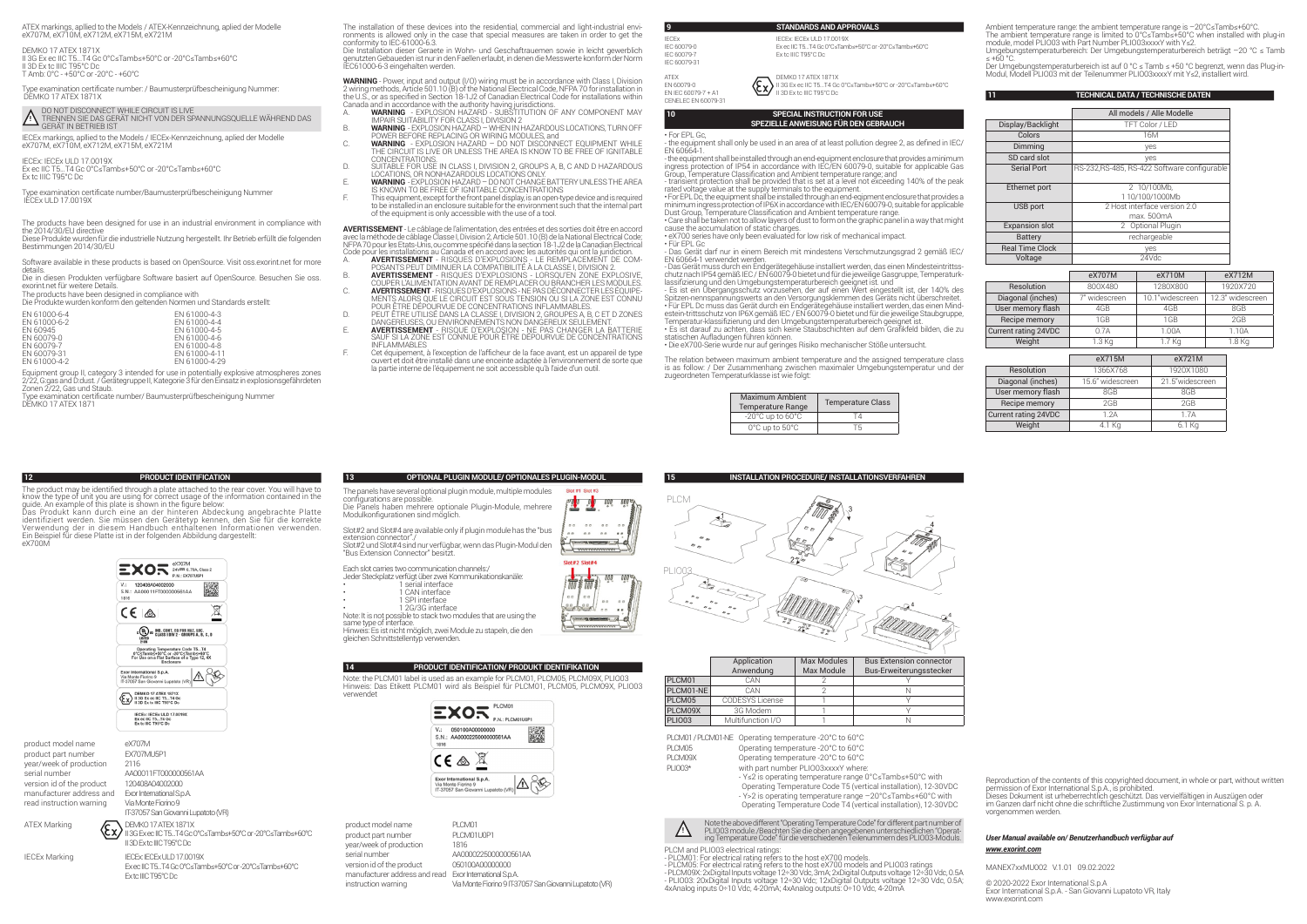**1 DIMENSION-DECOUPE/ DIMENSIONES-SECCION/ DIMENSIONI-FORATURE**

**2 STAFFES DE FIXATION/ SOPORTES DE FIJACIÓN/ STAFFE DI FISSAGGIO**

**3 FACE ARRIERE/ VISTA POSTERIOR/ VISTA POSTERIORE**





# Notice d`installation Guía de instalación Guida di installazione

# **4 ALIMENTATIO/ ALIMENTACION DE CORRIENTE/ ALIMENTAZIONE**

**!** Fuente de alimentación de extra baja tensión / Tensión limitada./ Alimentation de voltage extra bas / tension d'alimentation limitée./ Alimentatore a bassissima tensione / sorgente di potenza limitata.



Alimentateur DC, femelle - Blockages terminales R/C (XCFR2), produit par Weidmuller Inc, Catalogue Nr. BLZ 5.08, couple 4.5 lb-in/

Conector de alimentacion Hembra- R/C Regleta de Tornillos (XCFR2) , fabricado por Weidmuller Inc., Cat. No BLZ 5.08, par de apriete 4.5 lb-in/ Connettore di alimentazione, femmina - R/C morsetti (XCFR2), prodotto da Weidmuller Inc,

cat. Nr. BLZ 5.08, coppia 4.5 lb-in 3 fils 1,5mm minimum, conducteur de température minimum 105°C.

3 conductores de sección mínima de 1,5 mmq, temperatura mínima nominal de 105°C. 3 conduttori sezione minima 1,5mmq, temperatura minima nominale 105°C.



ATTENTION: Ne pas séparer sous tension./ ADVERTENCIA: No separar cuando energizado./ AVVERTIMENTO: Non scollegare sotto tensione.

L'appareil doit toujours être mise à la terre avec une taille de fil minimale de 1,5 mmq. Prise de terre devra être fait en utilisant soit la vis ou la borne faston situé à proximité du bornier d'alimentation. Connectez également à la terre la borne 3 sur le bornier d'alimentation. Tous les appareils électroniques du système de contrôle doivent être correctement mis à la terre. La mise à la terre doit être effectuée conformément aux réglementations en vigueur.

La unidad siempre debe estar conectada a tierra con un tamaño de cable mínimo de 1,5 mmq. Toma de tierra tendrá que ser hecho utilizando el tornillo o el terminal faston ubicada cerca del bloque de terminales de alimentación. También conecte a tierra el terminal 3 en el bloque de terminales de alimentación. Todos los dispositivos electrónicos del sistema de control deben estar debidamente conectados a tierra. La conexión a tierra debe realizarse de acuerdo con las regulaciones aplicables.

L'unità deve essere sempre collegata a terra con un cavo di dimensioni minime di 1,5 mmq. Il collegamento a terra dovrà essere effettuato utilizzando la vite o il terminale faston situato vicino al blocco terminale di alimentazione. Collegare a terra anche il terminale 3 sul morsetto di alimentazione. Tutti i dispositivi elettronici del sistema di controllo devono essere adeguata- mente messi a terra. La messa a terra deve essere eseguita secondo le normative applicabili.



| Model  |                                                                   |  | н                                                  |                |
|--------|-------------------------------------------------------------------|--|----------------------------------------------------|----------------|
|        | eX707M   176mm/06.90"   136mm/05.35"   47mm/01.85"   147mm/05.79" |  |                                                    | 187mm/07.36"   |
|        | eX710M 271mm/10.66"   186mm/07.32" 56mm/02.20"   197mm/07.75"     |  |                                                    | 282mm/11.10"   |
|        | eX712M 332.5mm/13.09" 151mm/05.94" 49mm/01.92" 163mm/06.41"       |  |                                                    | 344.5mm/13.16" |
| eX715M |                                                                   |  | 411mm/16.18" 256mm/10.00" 56mm/02.20" 267mm/10.50" | 422mm/16.60"   |
| eX721M |                                                                   |  | 541mm/21.30" 336mm/13.22" 56mm/02.20" 347mm/13.66" | 552mm/21.73"   |



**CSD** = Distance minimale de sécurité du compas/ Distancia mínima de seguridad de la brújula/ Minima distanza di sicurezza dalla bussola standard

**CSD2** = La distance minimale de sécurité du compas, compas stand-by, boussole de secours/ Distancia mínima de seguridad desde el compás, el compás de espera, brújula de emergencia/ Minima distanza di sicurezza dalla bussola di rotta, bussola standby, bussola di emergenza

Tolérance/ Tolerancia/ Tolleranza: ±0.5mm



**!** Asegúrese que la fuente de alimentación tiene suficiente capacidad para operar con el equipo./ Verificare che l'alimentatore sia in grado di erogare la potenza necessaria per Assurez vous que votre alimentation possède suffisament de puissance pour le pupitre./ il corretto funzionamento dell'apparecchiatura.

# **5 RACCORDEMENTS/ CONEXIONES/ COLLEGAMENTI**



Pour fonctionner sur RS-485, les broches 1-2 et 4-3 doivent être connectées en externe / Para operar en RS-485 pines 1-2 y 4-3 debe estar conectada externamente / Per operare in RS-485 i pin 1-2 e 4-3 devono essere collegati esternamente

# **6 SLOT D'EXTENSION POUR MODULES PLUG-IN RANURA DE EXPANSIÓN PARA MÓDULOS CONECTABLES SLOT DI ESPANSIONE PER MODULI PLUG-IN**

La validité de la certification UL est assurée uniquement en utilisant des accessoires (PLxx) couverts par le même certificat.

La validez de la certificación UL está garantizada solo mediante el uso de accesorios (PLxx) cubiertos por el mismo certificado.

La validità della certificazione UL è assicurata solo utilizzando accessori (PLxx) coperti dallo stesso certificato.



B) Découpe sur une surface plane (épaisseur minimale de paroi 1,2 mm)/ Taladrado en una superficie plana (espesor de pared mínimo 1,2 mm)/ Foratura su superficie piana (spessore minimo della parete 1.2mm)



eX707M: 4 pièces/ piezas/ pezzi eX710M: 9 pièces/ piezas/ pezzi eX712M: 8 pièces/ piezas/ pezzi eX715M: 12 pièces/ piezas/ pezzi eX721M: 14 pièces/ piezas/ pezzi

Couple de serrage: 130Norm±5Norn ou la visse sera fixée lorsque la tête de celle-ci sera<br>en contact avec l'afficheur./<br>Par de apriete: 130Norm±5Norn o aprete cada tornillo de fijación hasta que la esquina<br>del ángulo entre

**!**

l'angolo della cornice poggerà sul pannello.

|  |        |    |        | ÉLIMINATION DES PILES/ELIMINACIÓN DE LA BATERÍA/<br><b>SMALTIMENTO DELLA BATTERIA</b> |  |
|--|--------|----|--------|---------------------------------------------------------------------------------------|--|
|  |        |    |        | Batterie/Bateria/Batteria                                                             |  |
|  |        |    |        |                                                                                       |  |
|  | 00     | 00 | $\Box$ | 0 <sup>0</sup>                                                                        |  |
|  | п<br>D | 田田 | D.D.   | п.<br>п<br>ó                                                                          |  |
|  |        |    |        |                                                                                       |  |

Ces appareils sont équipés de batterie au lithium rechargeable, non remplaçable par l'utilisateur./ Estos dispositivos están equipados con batería de litio recargable, no reemplazable por el usuario./ Questi dispositivi sono dotati di batteria al litio ricaricabile, non sostituibile dall'utente.

**!** Les batteries doivent être jetées conformément à la réglementation locale. Deshágase de las baterías conforme a las normativas locales Smaltire le batterie rispettando le normative locali.

**! \** Cet appareil ne peut pas être éliminé en tant que déchet domestique,<br>! **\** mais conformément à la directive européenne DEEE 2012/19/UE<br>Este dispositivo no se puede tirar como un desecho doméstico, pero de acuerdo con la Directiva Europea RAEE 2012/19/UE XX. Questo dispositivo non può essere smaltito come rifiuto domestico in accordo alla Direttiva Europea RAEE 2012/19/UE

# **USO EN ÁREAS CON PELIGRO DE EXPLOSIÓN, ZONAS 2 Y 22 IMPIEGO IN ZONE ESPOSTE AL PERICOLO DI ATMOSFERA ESPLOSIVA ZONA 2 E ZONA 22**

 $\bigwedge$  La connexion et l'installation se faire en conformité avec la directive ATEX, IEC EN 60079-<br>11 , 14, et doivent être effectuées par des représentants autorisés, de personnel qualifié et<br>12 en possession des compéte ser hecho en conformidad con la Directiva ATEX, IEC 60079-14, y tienen que ser real-izadas por autorizada, personal cualificado y en posesión de las destrezas necesarias. / I cablaggi e l'installazione devono essere fatti in conformità alla direttiva ATEX, IEC EN 60079-14 e devono essere eseguiti da personale autorizzato, qualificato e in possesso delle necessarie competenze.

**8 UTILISATION EN ENVIRONNEMENTS À ATMOSPHERE EXPOSIBLE DE ZONE 2 ET ZONE 22** 

Confirmez que la place est libre de gazs ou poudre au danger explosif avant de joindre ou disjoindre l'équipement, remplacer ou faire la canalisation des modules. Confirmez que l'alimentateur a été fermé avant de disjoindre, remplacer ou fair la canalisation des modules. / Asegurarse que la zona este libre de gases o polvo explosivo antes de conectar o desconectar los equipos, reemplazar o cablear los módulos .Asegurarse que la alimentación esta apagada antes de reemplazar o cablear los módulos. / Prima di collegare o scollegare l'apparecchiatura, sostituire o cablare moduli, controllare che l'area di lavoro sia priva di gas o polveri potenzialmente esplosive. Controllare che l'alimentatore sia spento prima di scollegare, sostituire o cablare i moduli.



\* pour la maintenanceseulement/ solo para mantenimiento/ solo per manutenzione Toutes les portes sont SELV (Extra Sécurité - Voltage bas) selon les normes européennes<br>• set de Class 2 selon normes UL/ Todos los puertos son SELV (Seguridad Extra - Baja ten-<br>sión) según las normas europeas y Class 2 se

SELV (bassissima tensione di sicurezza) secondo le norme europee e Class 2 secondo UL

7 2 Expansion slots for plugin modules

SD Card Slot

**!** AVERTISSEMENT - RISQUE D'EXPLOSION - (Connecteurs Ethernet, USB, logement pour carte mémoire) NE PAS CONNECTER OU DÉCONNECTER À MOINS QUE LA PUISSANCE A E l'EDECONNEC l'EE OU LA ZONE EST CONNUE POUR ETRE LIBRE DE CONCENTRATIONS<br>INCONNU*I A* DUFERTENCIA - RIESGO DE EXPLOSIÓN - (conectores Ethernet, USB, ranura<br>para tarjeta de memoria) NO CONECTAR O DESCONECTAR A MENOS QUE L SIDO DESCONECTADA O EL AREA SE CONOCE PARA SER LIBRE DE CONCENTRACIONES<br>IGNITABLES./ ATTENZIONE - PERICOLO DI ESPLOSIONE - (connettori Ethernet, USB, slot memory card) NON COLLEGARE O SCOLLEGARE A MENO CHE L'ALIMENTAZIONE SIA<br>STATA SCOLLEGATA O LA ZONA E' CONOSCIUTA PER ESSERE PRIVA DI CONCENTRAZI-<br>ONI INFIAMMABILE

**↑ N'ouvrez pas le couvercle arrière avec le pupitre sous tension./<br>↑ No abra la parte posterior del terminal cuando esté conectado a tensión./<br>Non aprire l'involucro dei pannelli quando sono alimentati.** 

**!** afin d'éviter toute discharge électrostatique. / Antes de encender la unidad, limpiar el panel frontal con un paño humedo para evitar descargas electrostáticas. / Prima di Avant d'allumer, nettoyez la parte frontale du panneau graphique avec un drap humide, accendere, pulire il lato anteriore del terminale grafico con un panno umido per evitare scariche Elettrostatiche.

Before turning ON, clean the front panel of the graphic panel with a damp cloth to<br>A avoid any electrostatic discharge. / Bevor Sie das Gerät einschalten, reinigen Sie die<br>Vorderseite des Grafik-Gerätes mit einem feuchten Entladung zu verhindern.

**!** Le panneau graphique ne doit pas être exposé a la lumière direct du soleil. Les ouvertures dans la cage du panneau ne doivent pas être obstruées. Sur le panneau graphique pas de poussière doit se déposer par couches : il doit être régulièrement nettoyé avec un drap<br>humide. Controllez que les panneaux graphiques soient montés dans de conténants<br>satisfaisant au minimum le degré de protection IP54 catégorie 3D et les caractéristiques requisitionnées en relation aux catégories 3G ou 3D dans les zones 2/22 (catégorie 3 : niveau normal de protection – G : gaz – D : poudre)/ No exponer el panel a la luz directa del sol. Las ranuras de ventilación no deben obstruirse. NO permita la acumulación de polvo en el panel, debe ser limpiada regularmente con<br>un paño húmedo. Compruebe que los paneles están montados satisfaciendo el grado<br>de protección mínimo IP54 para categoría 3G y el grado IP6x protección –G :Gas – D: Polvo)/ Il terminale grafico non deve essere esposto alla luce diretta del sole. Le prese d'aria

del pannello non devono essere ostruite. Non permettere che sul terminale grafico si formino strati di polvere: pulirlo regolarmente effettuando la pulizia con un panno umido. Controllare che i terminali grafici siano montati in alloggiamenti che soddisfino almeno il grado di protezione IP54 per la categoria 3G e IP6x per la categoria 3D, e i requisiti riguardanti le categorie 3G o 3D nelle Zone 2/22 (categoria 3: livello normale di protezi-one - G: gas - D: polvere)./

- **!** L'utilisateur final est responsable de veiller à ce que la température de fonctionnement maximale ne soit pas dépassée dans l'application d'utilisation finale. / El usuario final es responsable de garantizar que no se exceda la temperatura máxima de funcionamiento en la aplicación para uso final. / L'utente finale è responsabile di garantire che la temperatura operativa massima non venga superata nell'applicazione per l'uso finale.
- ↑ Assurez vous que les spécificatios d'étiquetage soient compatibles avec les conditions<br>! demandées par la zone dangereuse où il est utilisé (Zones 2/22 Groupe II : industries<br>: de surface catégorie 3 : niveau normal d degré de protection (protection contre les solides et les liquides – T : température maximum de la surface)/

Asegurese de que las condiciones especificadas en la etiqueta son compatibles con las condiciones permitidas en la zona donde esta siendo utilizada. (Zona 2/22 Grupo II: Superficie de la industria. categoría 3: Nivel normal de la protección - G: Gas - D: Polvo - IP: grado de la protección (protección contra los sólidos y los líquidos) - T: temperatura máxima superficial)./ Controllare che i dati tecnici indicati sulla targhetta siano compatibili con le condizioni

ammesse per l'area potenzialmente esplosiva nella sede d'impiego (Zone 2/22 Gruppo II:<br>industrie di superficie - Categoria 3: livello normale di protezione - G: gas - D: polvere - IP:<br>grado di protezione (protezione contro massima di superficie).